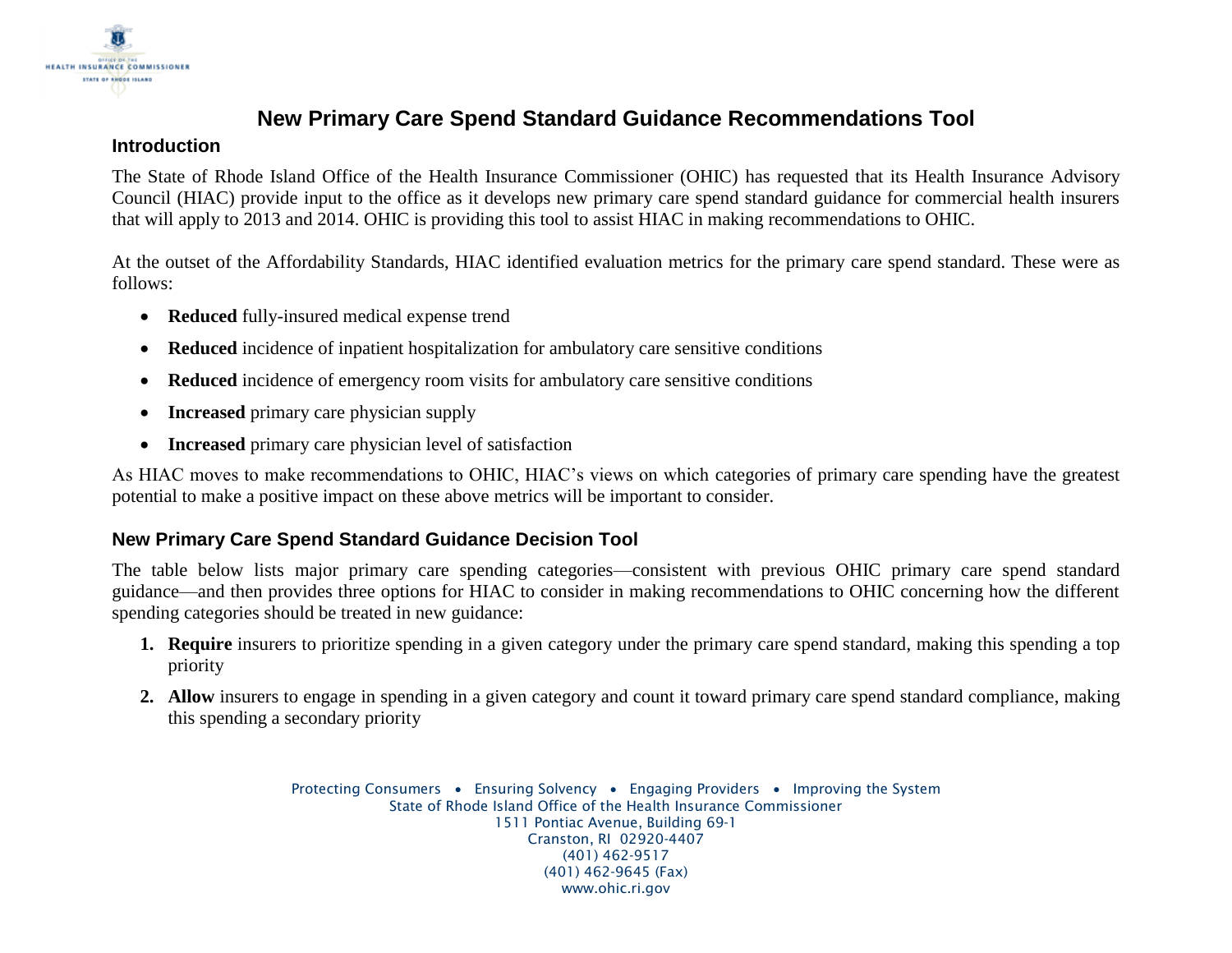**3. Prohibit** insurers from counting spending in a given category toward primary care spend standard compliance, excluding this spending from being a priority

HIAC's view on which option (require, allow, or prohibit) should apply to each spending category is being solicited by OHIC.

| <b>Primary Care Spending</b>                                        | <b>Definition</b>                                                                                                                                                                                                                                                                                                                                                                                                                       | <b>Require (Top Priority)</b>     |
|---------------------------------------------------------------------|-----------------------------------------------------------------------------------------------------------------------------------------------------------------------------------------------------------------------------------------------------------------------------------------------------------------------------------------------------------------------------------------------------------------------------------------|-----------------------------------|
| Category                                                            |                                                                                                                                                                                                                                                                                                                                                                                                                                         | <b>Allow (Secondary Priority)</b> |
|                                                                     |                                                                                                                                                                                                                                                                                                                                                                                                                                         | <b>Prohibit (Exclusion)</b>       |
| Rhode Island Chronic Care<br>Sustainability Initiative              | Spending on the Rhode Island Chronic Car Sustainability Initiative—a<br>nationally recognized all-payer patient centered medical home pilot<br>project (\$2.3 million already allocated for 2013 with upward revisions<br>expected, represents 7.6% of non-fee for service primary care<br>spending)                                                                                                                                    |                                   |
| <b>CurrentCare</b><br>2.                                            | Spending on CurrentCare, Rhode Island's health information<br>exchange—a secure electronic system which will allow doctors and<br>other care givers immediate access to a patient's up-to-date health<br>information in order to provide the best possible and most<br>comprehensive care (\$2.3 million already allocated for 2013 with<br>upward revisions expected, represents 7.7% of non-fee for service<br>primary care spending) |                                   |
| <b>Patient-Centered Medical</b><br>$\mathfrak{Z}$ .<br>Home (Other) | Spending on proprietary patient-centered medical home initiatives                                                                                                                                                                                                                                                                                                                                                                       | Require?<br>Allow?<br>Prohibit?   |
| Incentive Payments to<br>4.<br>Providers                            | Spending on incentive payments to providers aimed at lowering costs<br>and increasing quality by attaining mutually agreed-to and clearly<br>documented performance levels                                                                                                                                                                                                                                                              | Require?<br>Allow?<br>Prohibit?   |
| <b>Compensation for Accountable</b><br>5.<br>Care Organizations     | Spending on arrangements aimed at managing the full continuum of<br>care while being accountable for the overall costs and quality of care<br>for a defined population                                                                                                                                                                                                                                                                  | Require?<br>Allow?<br>Prohibit?   |

**New Primary Care Spend Standard Guidance Decision Table**

Protecting Consumers • Assuring Solvency • Engaging Providers • Improving the System State of Rhode Island Office of the Health Insurance Commissioner 1511 Pontiac Avenue, Building 69-1 Cranston, RI 02920-4407 (401) 462-9640 (401) 462-9645 (Fax) www.ohic.ri.gov